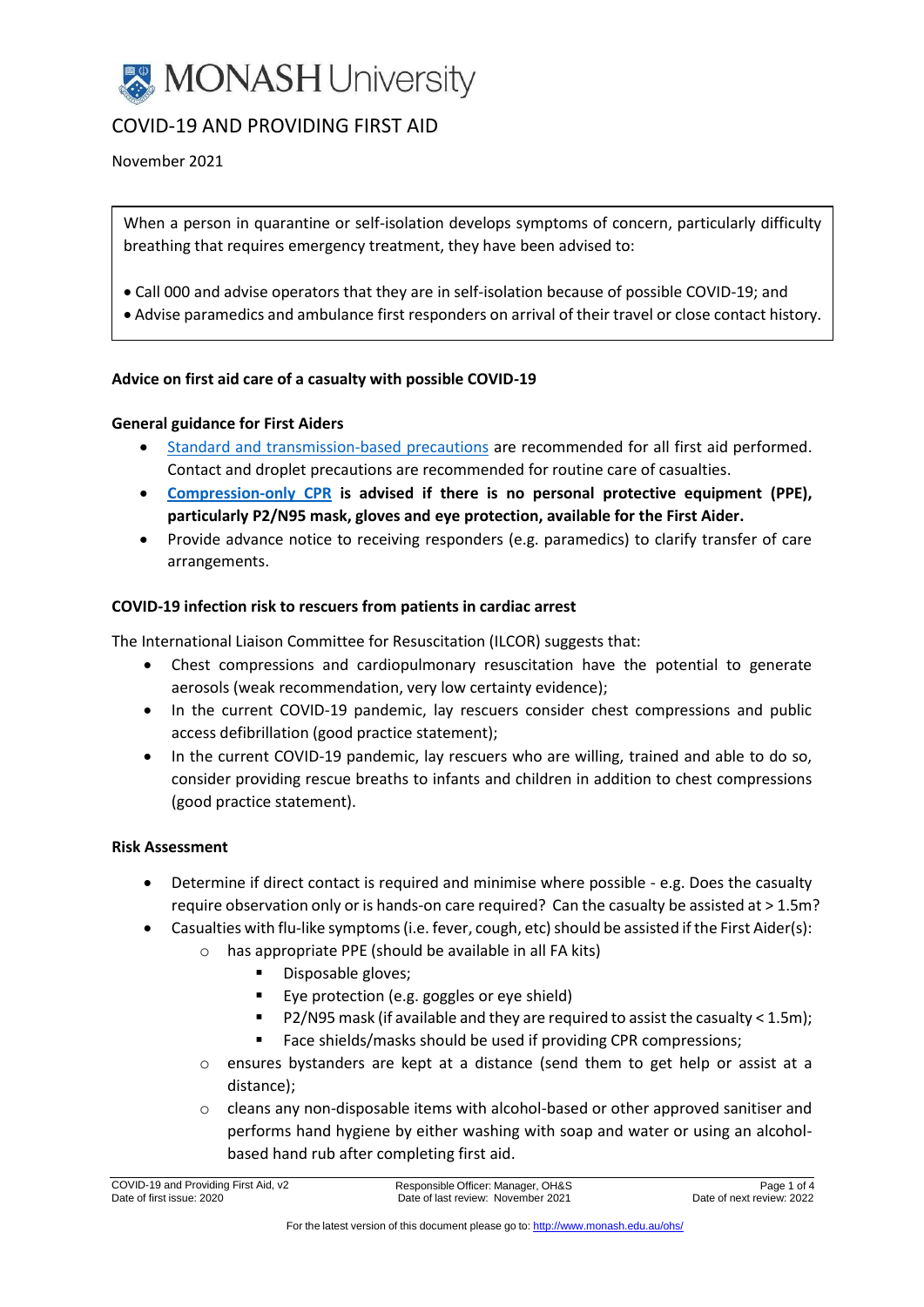

- First Aiders concerned about exposure to COVID-19 due to their personal health status (e.g. unvaccinated, pregnant, [immunocompromised](https://www.healthdirect.gov.au/coronavirus-covid-19-groups-at-higher-risk-faqs) or other risk factors) should consider temporarily stepping down from their role and advise their First Aid Coordinator to ensure their staff group is aware they are not able to provide care.
- First Aid Contact Lists should be reviewed and updated to ensure adequate first aid provision.

# **Precautions during routine first aid**

Treat all casualties as a suspected case of COVID-19. The following contact and droplet precautions are recommended.

- 1. If providing first aid at <1.5m distance, consider placing a surgical mask on the casualty if they have not already done so, unless this will aggravate breathing difficulties.
- 2. Perform hand hygiene before donning a P2/N95 mask, eye protection (if available) and gloves.
- 3. [After the encounter:](https://www.health.vic.gov.au/how-to-put-on-and-take-off-your-ppe-covid-19-pdf)
	- a. remove gloves and perform hand hygiene;
	- b. remove mask and eyewear and perform hand hygiene again.
- 4. Clean [and disinfect](https://content.health.vic.gov.au/sites/default/files/migrated/sites/default/files/documents/202012/Basic%2520tips%2520for%2520safe%2520environmental%2520cleaning%2520-%2520Coronavirus%2520%2528COVID-19%2529.pdf) any reusable contaminated equipment and surfaces with detergent/disinfectant.

Note: When following the asthma first aid [protocol,](http://s3-ap-southeast-2.amazonaws.com/nationalasthma/resources/First-Aid-Asthma-Chart.pdf) a spacer should be used if possible.

[Transmission-based](https://www2.health.vic.gov.au/public-health/infectious-diseases/infection-control-guidelines/standard-additional-precautions) precautions should be used routinely for all First Aiders and bystanders. These precautions include:

- Performing hand hygiene before donning a mask (P2/N95 respirator is preferred. If not available, use a surgical mask;
- Use eye protection and gloves;
- After performing CPR, remove gloves (perform hand hygiene), eye protection and mask (perform hand hygiene again);
- Not touching the front of any item of PPE during removal;
- Disposing of used PPE in a clinical waste (biohazard) bag; and
- Cleaning equipment and surfaces with disinfectant wipes by a person wearing clean PPE (i.e. gloves, protective eyewear and surgical mask).

# **Use of PPE in life threatening situations**

In circumstances where first responders are providing CPR in life threatening situations for a patient with suspected COVID-19, First Aiders may not have sufficient time to adequately apply full airborne precautions. In these circumstances, the responder is advised to ensure their own safety by:

- Using a surgical mask and eye protection as a minimum precaution;
- Correctly [removing](https://www.health.vic.gov.au/how-to-put-on-and-take-off-your-ppe-covid-19-pdf) and disposing of PPE, and performing [hand hygiene](https://www.who.int/gpsc/5may/Hand_Hygiene_Why_How_and_When_Brochure.pdf) at completion of the episode of care
- Disposing of used PPE in a clinical waste (biohazard) bag; and
- Cleaning equipment and surfaces with disinfectant wipes while wearing clean PPE (i.e. gloves, protective eyewear and surgical mask).
- Completing a [hazard and incident notification form via S.A.R.A.H.](https://www.monash.edu/ohs/sarah/report-incident-hazard) if you have had a close contact with a suspected or confirmed case of COVID-19 without using appropriate PPE (e.g. if COVID-19 was not suspected at the time); and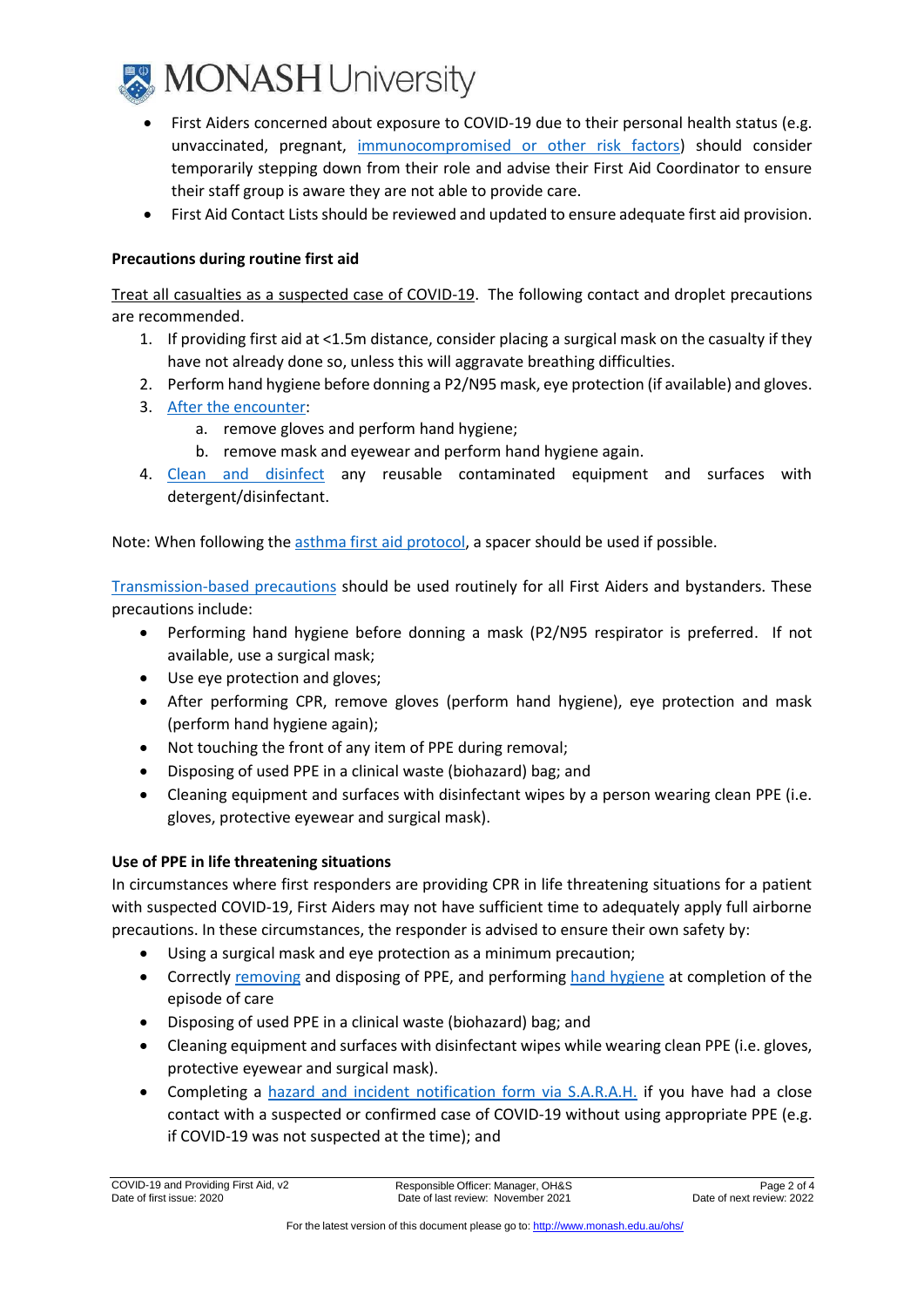

• Seeking advice from a GP or other health authority regarding any need to be isolated and monitored for symptoms of coronavirus.

### **How can we help prevent the spread of COVID-19?**

Practising goo[d hand hygiene and cough etiquette](https://www.health.gov.au/news/health-alerts/novel-coronavirus-2019-ncov-health-alert/how-to-protect-yourself-and-others-from-coronavirus-covid-19/good-hygiene-for-coronavirus-covid-19) is the best defence against most viruses. You should:

- Wash your hands frequently with soap and water, before and after eating, and after going to the toilet;
- Cover your mouth and nose when you cough and sneeze, dispose of tissues, and use alcoholbased hand rub;
- If unwell, avoid contact with others and get tested.

#### **Resources**

## American Heart Association

[https://cpr.heart.org/-/media/cpr-files/resources/covid-19-resources-for-cpr-training/interim](https://cpr.heart.org/-/media/cpr-files/resources/covid-19-resources-for-cpr-training/interim-guidance-march-19-2020.pdf?la=en&hash=5A491D18BBB61795442A98A49A50C05173C77EF6)[guidance-march-19-2020.pdf?la=en&hash=5A491D18BBB61795442A98A49A50C05173C77EF6](https://cpr.heart.org/-/media/cpr-files/resources/covid-19-resources-for-cpr-training/interim-guidance-march-19-2020.pdf?la=en&hash=5A491D18BBB61795442A98A49A50C05173C77EF6)

## Australian Commission on Safety and Quality in Health Care

[https://www.safetyandquality.gov.au/sites/default/files/migrated/Portrait-NSW-Standardised-](https://www.safetyandquality.gov.au/sites/default/files/migrated/Portrait-NSW-Standardised-Infection-Control-and-Prevention-Signs.pdf)[Infection-Control-and-Prevention-Signs.pdf](https://www.safetyandquality.gov.au/sites/default/files/migrated/Portrait-NSW-Standardised-Infection-Control-and-Prevention-Signs.pdf)

## Australian Resuscitation Council

<https://resus.org.au/faq/compression-only-cpr/>

https://secureservercdn.net/198.71.190.10/777.066.myftpupload.com/download/covid-19/flowchart-10-cpr-in-the-community-v-1\_2.pdf

[https://secureservercdn.net/198.71.190.10/777.066.myftpupload.com/download/covid-](https://secureservercdn.net/198.71.190.10/777.066.myftpupload.com/download/covid-19/resuscitation-during-the-covid-19-pandemic-apr-3-2020.pdf)[19/resuscitation-during-the-covid-19-pandemic-apr-3-2020.pdf](https://secureservercdn.net/198.71.190.10/777.066.myftpupload.com/download/covid-19/resuscitation-during-the-covid-19-pandemic-apr-3-2020.pdf)

#### Better Health Channel

[https://www.betterhealth.vic.gov.au/health/conditionsandtreatments/cardiopulmonary](https://www.betterhealth.vic.gov.au/health/conditionsandtreatments/cardiopulmonary-resuscitation-cpr)[resuscitation-cpr](https://www.betterhealth.vic.gov.au/health/conditionsandtreatments/cardiopulmonary-resuscitation-cpr)

#### Centers for Disease Control and Prevention

[https://www.cdc.gov/coronavirus/2019-ncov/hcp/infection-control](https://www.cdc.gov/coronavirus/2019-ncov/hcp/infection-control-recommendations.html?CDC_AA_refVal=https%3A%2F%2Fwww.cdc.gov%2Fcoronavirus%2F2019-ncov%2Finfection-control%2Fcontrol-recommendations.html)[recommendations.html?CDC\\_AA\\_refVal=https%3A%2F%2Fwww.cdc.gov%2Fcoronavirus%2F2019](https://www.cdc.gov/coronavirus/2019-ncov/hcp/infection-control-recommendations.html?CDC_AA_refVal=https%3A%2F%2Fwww.cdc.gov%2Fcoronavirus%2F2019-ncov%2Finfection-control%2Fcontrol-recommendations.html) [ncov%2Finfection-control%2Fcontrol-recommendations.html](https://www.cdc.gov/coronavirus/2019-ncov/hcp/infection-control-recommendations.html?CDC_AA_refVal=https%3A%2F%2Fwww.cdc.gov%2Fcoronavirus%2F2019-ncov%2Finfection-control%2Fcontrol-recommendations.html)

#### The Department of Health

[https://www.health.gov.au/sites/default/files/documents/2020/03/coronavirus-covid-19](https://www.health.gov.au/sites/default/files/documents/2020/03/coronavirus-covid-19-information-for-paramedics-and-ambulance-first-responders.pdf) [information-for-paramedics-and-ambulance-first-responders.pdf](https://www.health.gov.au/sites/default/files/documents/2020/03/coronavirus-covid-19-information-for-paramedics-and-ambulance-first-responders.pdf)

<https://www.health.vic.gov.au/how-to-put-on-and-take-off-your-ppe-covid-19-pdf>

[https://www.health.gov.au/news/health-alerts/novel-coronavirus-2019-ncov-health-alert/how-to](https://www.health.gov.au/news/health-alerts/novel-coronavirus-2019-ncov-health-alert/how-to-protect-yourself-and-others-from-coronavirus-covid-19/good-hygiene-for-coronavirus-covid-19)[protect-yourself-and-others-from-coronavirus-covid-19/good-hygiene-for-coronavirus-covid-19](https://www.health.gov.au/news/health-alerts/novel-coronavirus-2019-ncov-health-alert/how-to-protect-yourself-and-others-from-coronavirus-covid-19/good-hygiene-for-coronavirus-covid-19)

COVID-19 and Providing First Aid, v2 Date of first issue: 2020